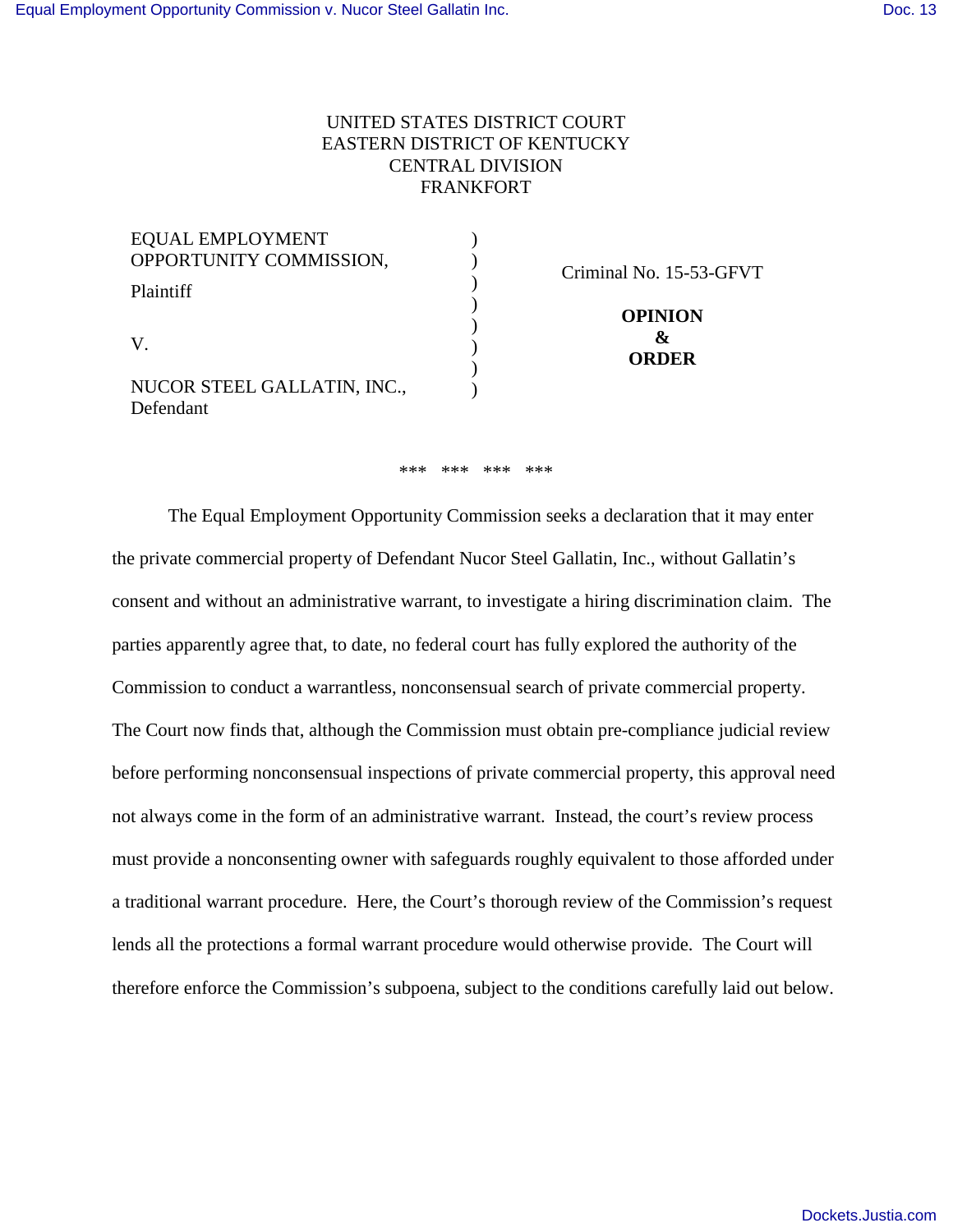On October 1, 2014, Edward Bennett filed a charge of employment discrimination with the Equal Employment Opportunity Commission ("EEOC"). He alleged that Defendant Nucor Steel Gallatin, Inc. ("Gallatin") unlawfully rescinded a job offer after discovering his record of disability. [R. 1-1 at 1.] Bennett also suggested that, in his initial interview, a representative of Gallatin told him the job—titled Hot Rolling Department Shift Manager—would require only "hands off" work. [R. 8 at 4.] Gallatin answered Bennett's charge by stating that it rescinded his offer only "after the occupational doctor who conducted his post-offer, pre-employment medical examination determined that he could not safely perform the essential functions of the highly safety-sensitive [position], with or without reasonable accommodation." [R. 8-4 at 2.]

The EEOC then issued a Request for Information. After encountering some resistance from Gallatin, the Commission finally procured a list of the persons involved in Bennett's recruiting and interview process. [R. 1-1 at 2.] In an email sent to Gallatin on March 5, 2015, the EEOC's investigator informed the company that "the next step in my investigation is to conduct an on-site visit and conduct interviews with individuals that I think will have relevant information to aid in my investigation." [*Id.*] In its response on April 16, 2015, however, Gallatin stated, "we simply do not feel that coming onsite is necessary []or relevant to your investigation." [*Id.*] Instead, the company offered "to provide the individuals requested for interviews at the EEOC office or an 'offsite' location." [*Id.*] Shortly thereafter, the EEOC issued a subpoena requiring Gallatin to permit on-site access "to conduct witness interviews, examine the facility, and obtain/request any additional information as it pertains to the Rolling Shift Manager position." [R. 8-1 at 1.]

On May 5, 2015, Gallatin filed a Petition to Revoke and/or Modify the Subpoena with the

**I**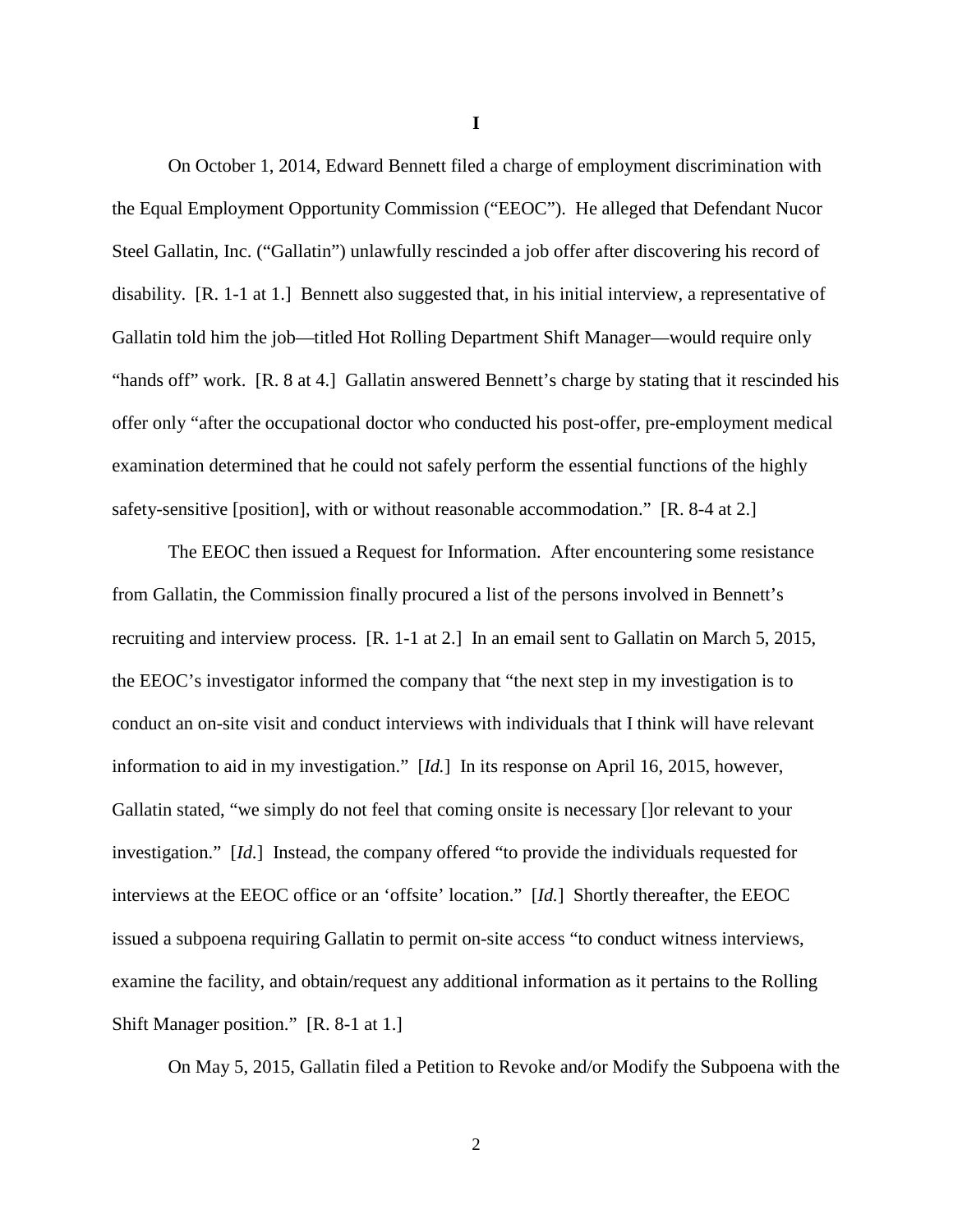EEOC, claiming that "onsite interviews are not relevant nor material and place [an] unnecessary burden on the employer and require a judicial warrant." [R. 8-11 at 5.] The Commission denied Gallatin's petition in June 2015, directing Gallatin "to permit an on-site examination of its facility . . . within ten (10) days of the receipt of this Determination." [R. 1-1 at 3.] In a letter sent to the EEOC a few days later, Gallatin informed the Commission that it would not consent to an on-site visit "without a court order and/or valid warrant." [*Id*.] The Commission then petitioned this Court to order Gallatin to "show cause why it should not be compelled to comply with the subpoena issued upon it." [R. 7 at 2.]

The Court ordered the parties to convene for an oral argument held on January 6, 2016. [R. 10.] At the hearing's conclusion, the Court directed the parties to file any additional briefing necessary to address the "case law relevant to the question of whether a warrant is required in this particular case." [*Id.* at 1.] The parties filed their responses later that month, and the dispute is now ripe for review. [R. 11, 12.]

#### **II**

# **A**

Before reaching the warrant issue, the Court must briefly address a threshold question raised by Gallatin in its final brief. Although Gallatin only objected to the Commission's *warrantless* entry in its initial briefing and at oral argument, the company now tangentially claims that the EEOC simply does not have the statutory authority to conduct *any* on-site examination of commercial property, regardless of whether an owner consents to that entry.<sup>[1](#page-2-0)</sup> The company cites Title VII of the Civil Rights Act of 1964, which states that the EEOC shall "have access to, for the purposes of examination, and the right to copy any evidence of any

<u>.</u>

<span id="page-2-0"></span><sup>&</sup>lt;sup>1</sup> Because Gallatin raised this issue for the first time in its final brief, the EEOC has not provided any argument to counter Gallatin's claim.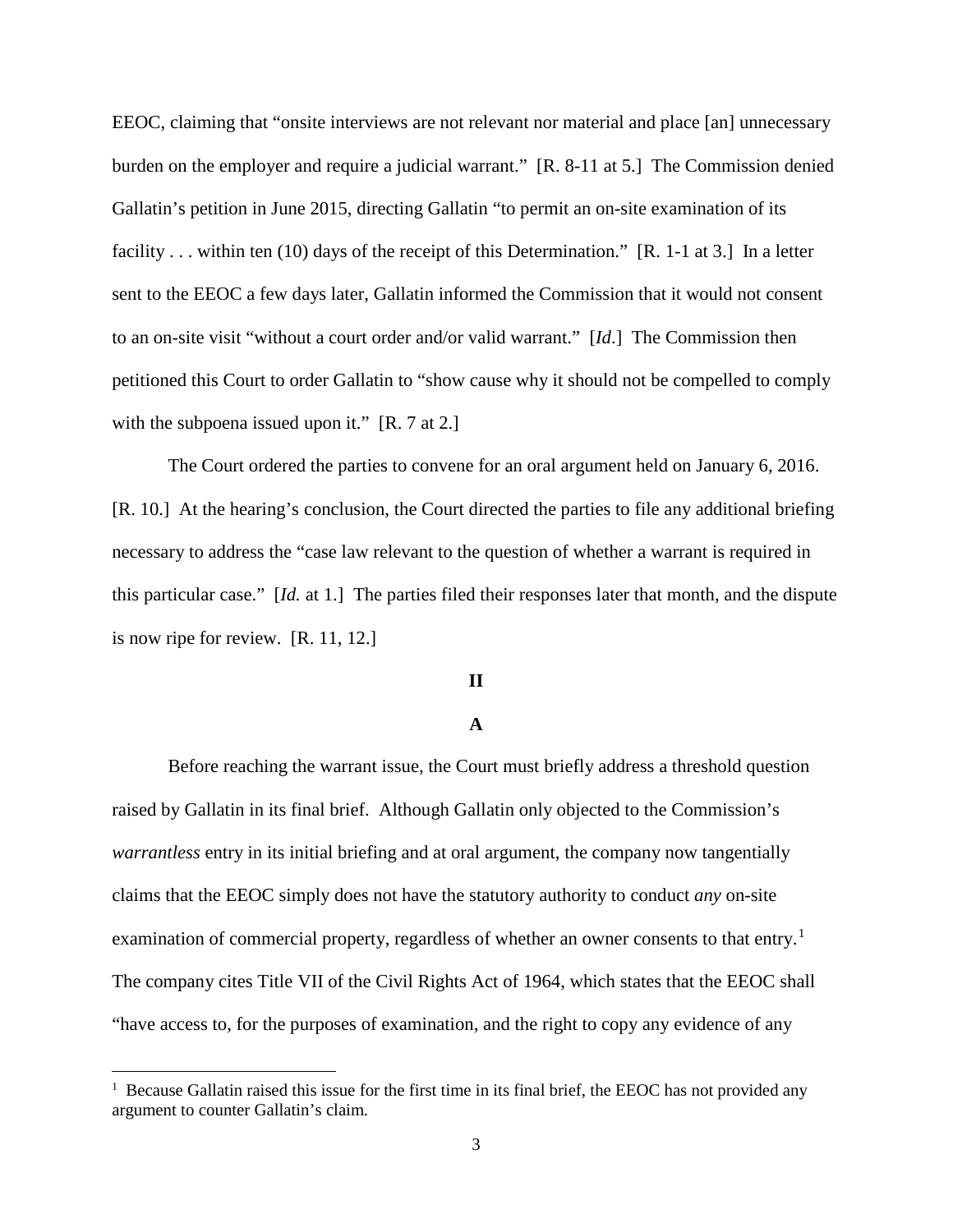person being investigated or proceeded against." 4[2](#page-3-0) U.S.C. § 2000e-8(a).<sup>2</sup> Gallatin believes that this language does not "expressly afford a right of entry to the EEOC." [R. 11 at 3.] And because Congress has not modified this language since its enactment, Gallatin likewise argues that the legislature "never intended for the EEOC to have such a statutory right." [*Id.*]

There are two problems with this claim. First, Gallatin fails to account for the EEOC's long and untroubled history of conducting myriad on-site investigations of private commercial property throughout the United States. As the Commission notes, "[e]very working day, EEOC investigators across the nation perform on-site investigations at a multitude of differing worksites." [R. 1-1 at 10.] If "Congress never intended for the EEOC to have such a statutory right," it is curious that the legislature has remained silent in the face of the Commission's habitual and pervasive exercise of that right for many decades.

Of course, congressional silence cannot trump the plain language of the statute.<sup>[3](#page-3-1)</sup> But here, the statutory language expressly provides that the Commission shall "have access to . . . *any* evidence of *any* person being investigated or proceeded against." 42 U.S.C. § 2000e-8(a)  $(emphasis added)$ . That is not an ambiguous grant.<sup>[4](#page-3-2)</sup> If the EEOC carries the statutory authority

<u>.</u>

<span id="page-3-0"></span><sup>&</sup>lt;sup>2</sup> The Commission issued its subpoena pursuant to 42 U.S.C. § 12117(a), which provides that the "powers, remedies, and procedures set forth in sections 2000e-4, 2000e-5, 2000e-6, 2000e-8, and 2000e-9 of this title . . . shall be the powers, remedies, and procedures this subchapter provides to the Commission."

<span id="page-3-1"></span><sup>3</sup> *See, e.g., Rapanos v. United States,* 547 U.S. 715, 750 (2006) (acknowledging that the Court has "recognized congressional acquiescence to administrative interpretations of a statute in some situations," but noting also that absent "overwhelming evidence of acquiescence . . . we are loath to replace the plain text and original understanding of a statute with an amended agency interpretation."). The Court does not consider Congress's silence especially persuasive here, but merely notes that a primary basis for Gallatin's claim—that Congress has not altered the statutory scheme despite numerous opportunities to do so—also cuts against its argument.

<span id="page-3-2"></span><sup>4</sup> Gallatin also emphasizes that a related provision of the National Labor Relations Act, 29 U.S.C. § 161, "clarifies in the title of its relevant subsection that this language applies to 'documentary evidence.'" [R. 11 at 3.] Even accepting that this subsection somehow displaces the plain language of 42 U.S.C. § 2000e-8(a), "considering the title [of a statute's subsection] is not appropriate unless the statute is ambiguous." *United States v. Cain*, 583 F.3d 408, 416 (6th Cir. 2009). For the reasons explained above, the Court finds no ambiguity in the EEOC's statutory grant.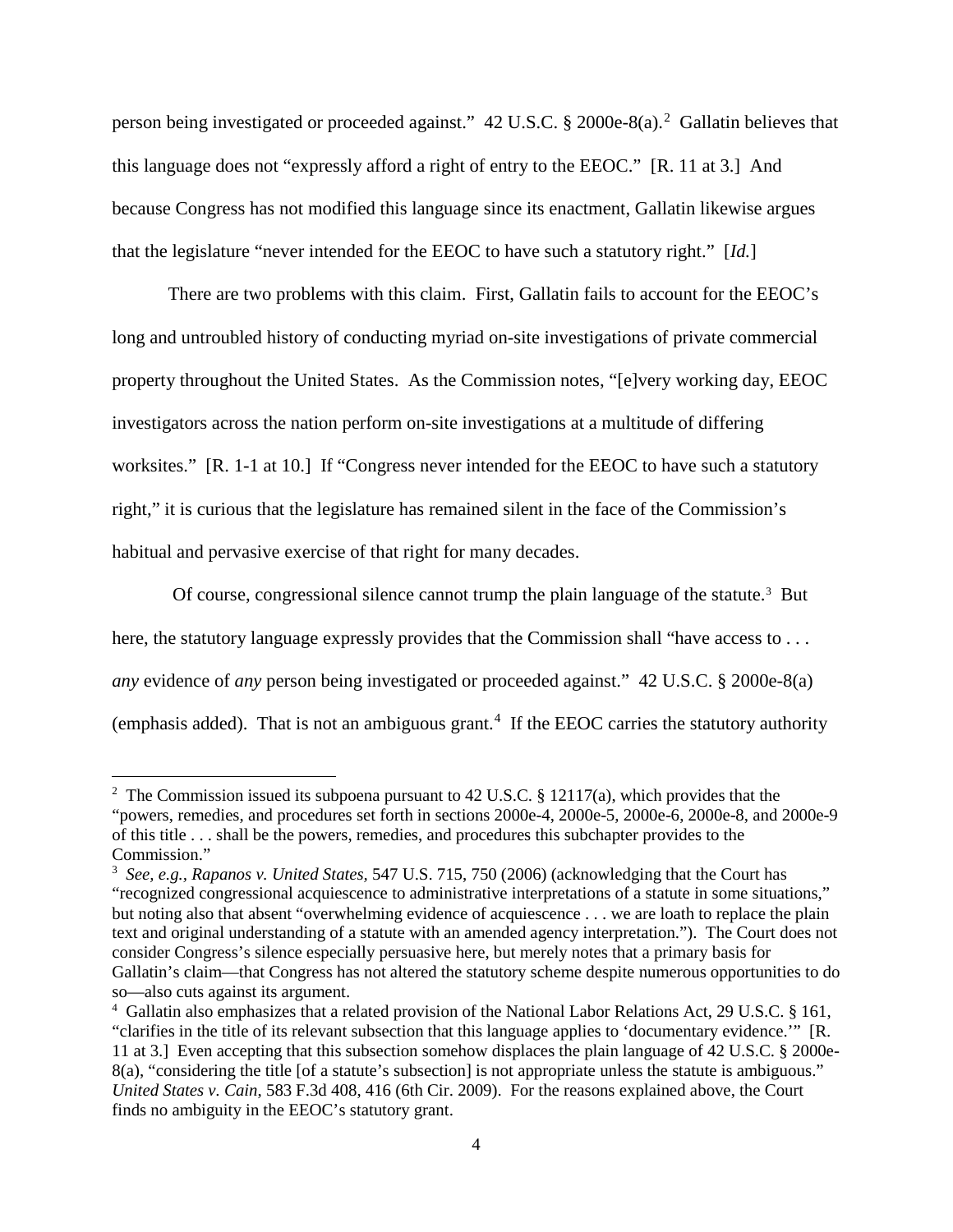to require access to "any evidence" relevant to the claims charged—subject always to the precompliance review procedures summarized below—it plainly follows that the Commission may enter private commercial property to inspect relevant physical evidence. Given (1) the clarity of the statutory grant and (2) the deference otherwise afforded to an agency's interpretation of its own enabling statute, the Court finds that 42 U.S.C. § 2000e-8(a) supplies the Commission with the authority to perform on-site investigations. *See Chevron U.S.A., Inc. v. Natural Resources Defense Council, Inc.,* 467 U.S. 837 (1984).

# **B**

Gallatin also argues that, regardless of whether the EEOC enjoys the statutory right to enter private commercial property, that entry cannot take place without an administrative warrant. The Court's review of this claim begins with the most influential case to examine the authority of administrative agencies to conduct warrantless searches of private commercial property, *Marshall v. Barlow's, Inc.*, 436 U.S. 307 (1978). In *Barlow's*, the Supreme Court invalidated a provision of the Occupational Safety and Health Act of 1980 ("OSHA") that authorized the Secretary of Labor to conduct warrantless, nonconsensual searches of private commercial property. *Id.* at 325. The Court noted that "the Fourth Amendment prohibition against unreasonable searches protects against warrantless intrusions during civil as well as criminal investigations," including intrusions upon "private commercial property." *Id.* at 312. Accordingly, "unless some recognized exception . . . applies," administrative agencies cannot conduct nonconsensual inspections of private commercial property without a warrant. *Id.* at 313.

The Court qualified, however, that this holding did not necessarily "mean that, as a practical matter, warrantless-search provisions in other regulatory statutes are also constitutionally infirm." *Id.* at 321. Instead, the Court found that "[t]he reasonableness of a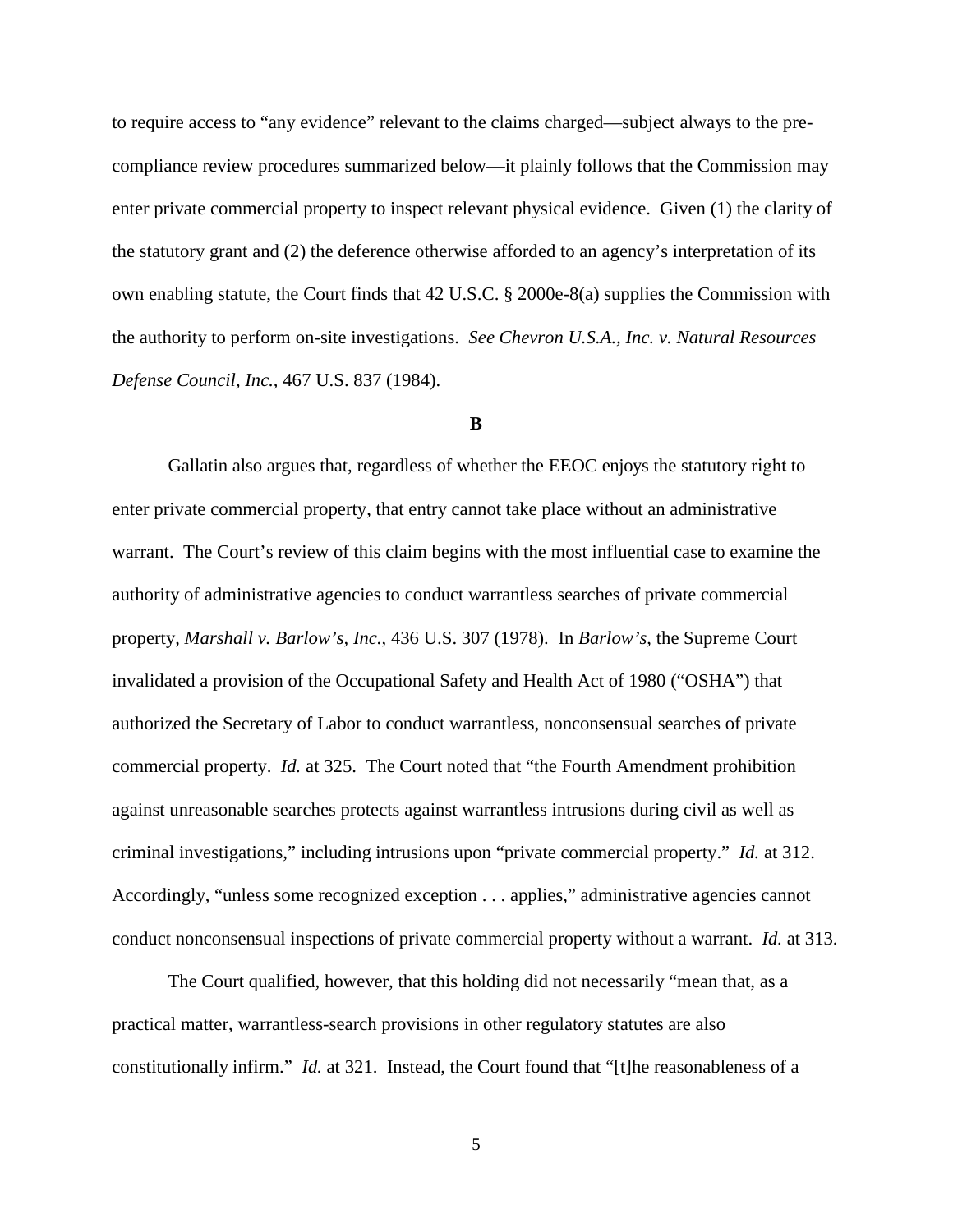warrantless search . . . will depend upon the specific enforcement needs and privacy guarantees of each statute." *Id.* In its survey of statutory schemes that may provide for reasonable warrantless searches, *Barlow's* pointed to those statutes that "already envision resort to federalcourt enforcement when entry is refused, employing specific language in some cases and general language in others." *Id.* The Court then cited as "exemplary" the language contained in the Animal Welfare Act of 1970, which vests in federal district courts the jurisdiction "specifically to enforce, and to prevent and restrain violations of this chapter, and . . . in all other kinds of cases arising under this chapter." 7 U.S.C. § 2146(c) (1976 ed.). The Court likewise cited the Internal Revenue Code, which provides that "district courts . . . shall have such jurisdiction to make and issue in civil actions, writs and orders of injunction . . . and such other orders and processes, and to render such . . . decrees as may be necessary or appropriate for the enforcement of the internal revenue laws." 26 U.S.C. § 7402(a). Lastly, the Court cited federal statutes governing gasoline inspections, which give "federal district courts . . . jurisdiction to restrain violations and enforce [the] standards" contained in those statutes. *Barlow's,* 436 U.S. at 322 n. 19.

In a footnote, the Court also recognized that "[t]he District Court did not address the issue [of] whether the order for inspection that was issued in this case was the functional equivalent of a warrant, and the Secretary has limited his submission in this case to the constitutionality of a warrantless search." *Id.* at 325 n. 23. The Court added that, "[o]f course, if the process obtained here, or obtained in other cases under revised regulations, would satisfy the Fourth Amendment, there would be no occasion for enjoining the inspections." *Id.* The Court then held that OSHA's statute was unconstitutional only "insofar as it purport[ed] to authorize inspections without a warrant *or its equivalent.*" *Id.* at 325 (emphasis added).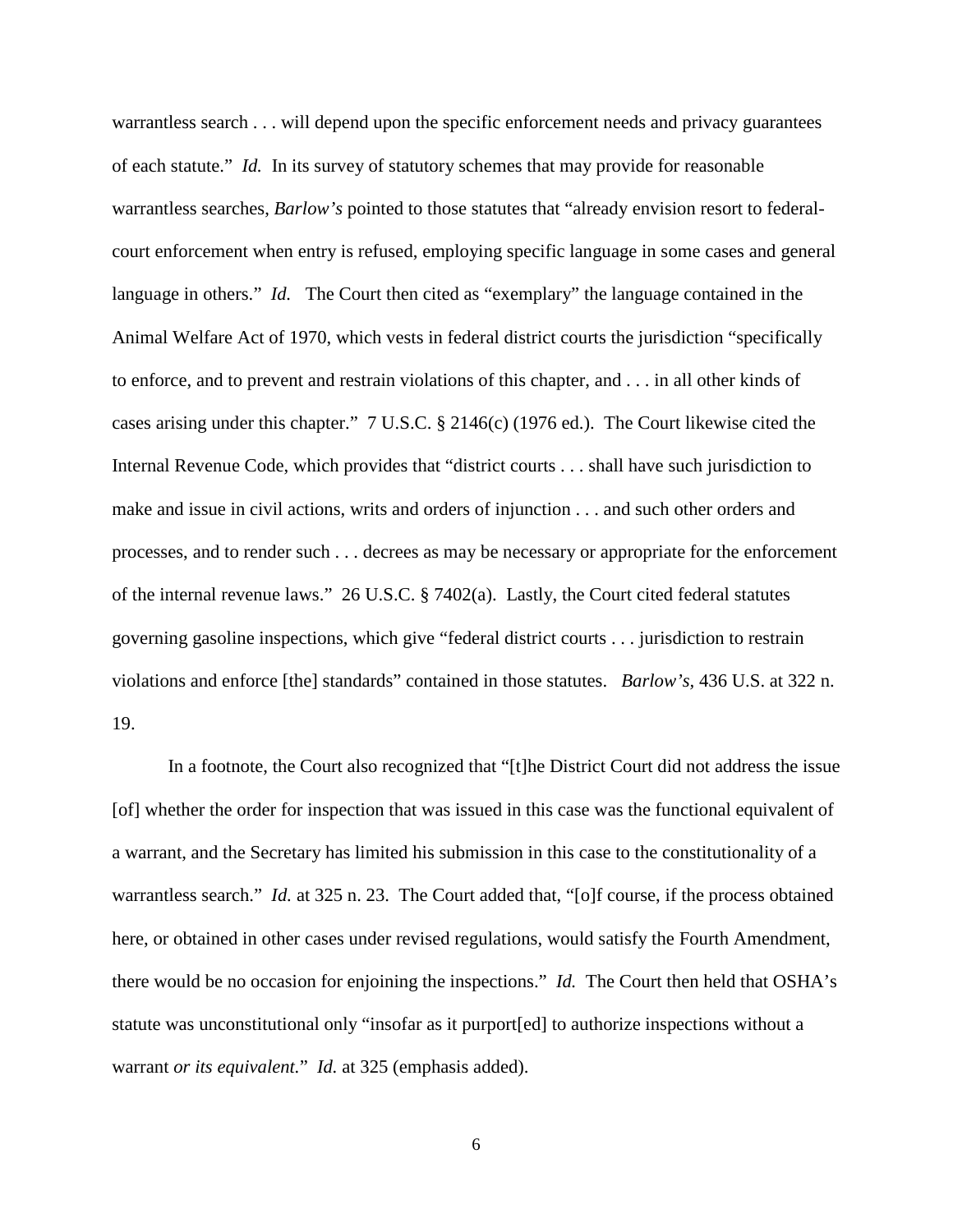Although the Sixth Circuit has not expressly laid out the criteria necessary to find a precompliance injunction "equivalent" to a traditional warrant, courts have repeatedly cited *Barlow's'* recognition that some alternative procedures may be consistent with the Fourth Amendment. *See, e.g., McLaughlin v. Kings Island, Div. of Taft Broad. Co.,* 849 F.2d 990, 993 (6th Cir. 1988) (citing *Barlow's* and noting that an agency's nonconsensual search requires a "warrant or its equivalent"); *Cleveland Const., Inc. v. Occupational Safety & Health Rev. Commn.,* 201 F.3d 440, \*3 (6th Cir. 1999) ("Although no inspection warrant or other process is explicitly required by the Act, a search warrant or its equivalent is constitutionally necessary to conduct a nonconsensual OSHA inspection") (quoting *Foti Construction Co., Inc. v. Donovan,* 786 F.2d 714, 716 (6th Cir. 1986)). And in cases where the court found a statutory scheme constitutionally defective, the statute apparently authorized the agency to conduct on-site investigations without any form of pre-compliance review. *See, e.g., Allinder v. State of Ohio*, 808 F.2d 1180, 1183 (6th Cir. 1987) (finding warrant was required and rejecting statute that gave individual inspectors "[f]inal decisions as to what to inspect, how to inspect and when to inspect").

A case of the Fifth Circuit, *United States v. Mississippi Power & Light Co.*, 638 F.2d 899 (5th Cir. 1981), provides the most comprehensive treatment of this issue. In *Mississippi*, the court also emphasized *Barlow's* concern with statutes that "purport[] to authorize inspections without a warrant *or its equivalent.*" *Id.* at 907 (emphasis in original). The court took "the italicized words to mean that a formal judicial warrant is not required in all administrative searches if the enforcement procedures contained in the relevant statutes and regulations provide, in both design and practice, safeguards roughly equivalent to those contained in traditional warrants." *Id.* Thus, if "the statutory or regulatory scheme provides for resort to the federal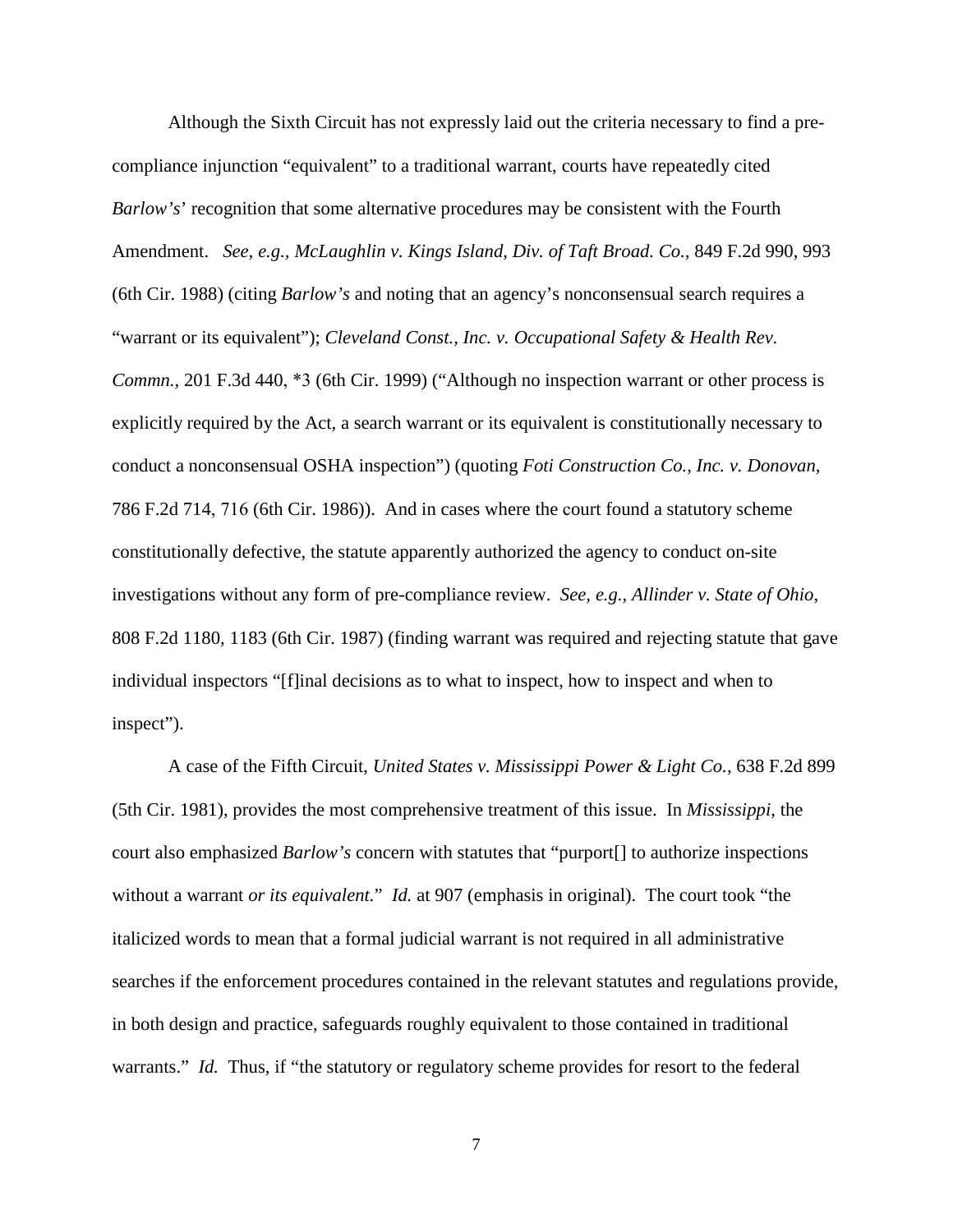courts before an inspection is forced upon a party, then the inspection provisions will not themselves run afoul of the Fourth Amendment." *Id*; *see also First Alabama Bank of Montgomery, N.A. v. Donovan,* 692 F.2d 714, 720 (11th Cir. 1982) (citing *Mississippi* and finding that pre-compliance review procedures must provide safeguards "roughly equivalent to those contained in traditional warrants.").

The Court's present task, then, is to (1) consider the "probable cause" standard for issuing an administrative warrant and (2) compare that standard to the pre-compliance review procedures embedded in the Commission's enabling statute and implementing regulations. The Court begins by noting that, relative to a criminal warrant, "a lesser showing of probable cause is required to secure an administrative warrant." *Dow Chem. Co. v. U.S. By and Through Burford*, 749 F.2d 307, 314 (6th Cir. 1984), *aff'd sub nom. Dow Chem. Co. v. U.S.*, 476 U.S. 227 (1986) (citing *Barlow's,* 436 U.S. 307)). Under this relaxed standard, "probable cause justifying the issuance of a warrant for administrative purposes may be based either on 'specific evidence of an existing violation' or on a showing that 'reasonable legislative or administrative standards for conducting an . . . inspection are satisfied with respect to a particular [establishment].'" *Engr. & Mfg. Services, LLC v. Ashton*, 387 Fed. Appx. 575, 584 (6th Cir. 2010) (quoting *Trinity Industries, Inc. v. Occupational Safety and Health Rev. Commn.*, 16 F.3d 1455, 1460 (6th Cir. 1994)). In the case of searches premised on individual complaints—rather than planned and/or routine inspections—the "increased danger of abuse of discretion and intrusiveness" requires that the inspection "bear an appropriate relationship to the violation alleged in the complaint." *Trinity*, 16 F.3d at 1460. Thus, to be consistent with the Fourth Amendment, the EEOC's statute and implementing regulations must permit the Court to ensure that (1) the Commission's request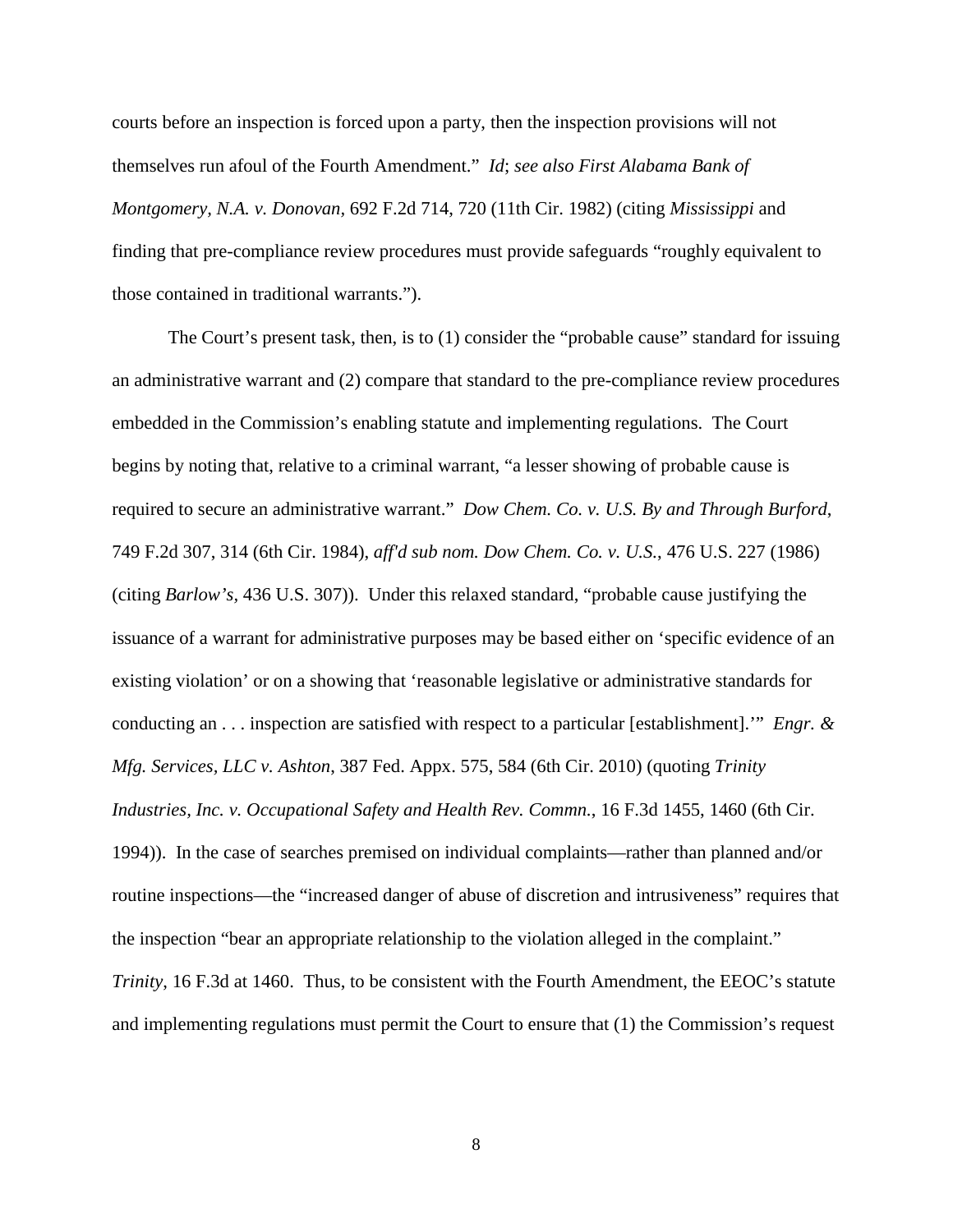for access flows from "specific evidence of an existing violation," and (2) the investigator's search bears "an appropriate relationship to the violation alleged in the complaint." *Id.* 

The Commission's statutes and regulations comfortably meet these requirements. Under 42 U.S.C. § 2000e–9, which incorporates by reference 29 U.S.C. § 161, "[i]n case of contumacy or refusal to obey a subpoena issued to any person, any district court of the United States . . . shall have jurisdiction to issue to such person an order requiring" him or her to "produce evidence" or "to give testimony touching the matter under investigation or in question; and any failure to obey such order of the court may be punished by said court as a contempt thereof." The EEOC's regulatory scheme, meanwhile, provides comprehensive procedural safeguards for a company that refuses to obey a subpoena. The Commission first notifies the company of its intent to perform an inspection; if the company refuses, the agency will issue a subpoena detailing the nature of its request. 29 CFR § 1601.16 (a). The company may then petition the Commission's Director or General Counsel to modify or revoke the subpoena. *Id.* at (b)(1). If the Commission denies this appeal and the company still refuses to comply, then "the General Coun[sel] or his or her designee may institute proceedings to enforce the subpoena" in federal court.[5](#page-8-0) *Id.* at (c)-(d); *see also Shoe Works v. Equal Empl. Opportunity Commn.*, 685 F. Supp. 168, 169-70 (S.D. Ohio 1987) (noting that the EEOC's subpoenas "are not self-executing" and

 $\overline{a}$ 

<span id="page-8-0"></span><sup>&</sup>lt;sup>5</sup> The Commission, citing *Barlow's*, also persuasively argues that ordering an on-site inspection would serve the "specific enforcement needs and privacy guarantees of" its enabling statute. [R. 12 at 6.] The EEOC frequently encounters complaints where, as here, a petitioner challenges an employer's claim that he or she cannot "perform the essential functions of the position at issue with or without reasonable accommodation." [*Id*.] In many cases, the EEOC simply cannot investigate claims like these effectively without inspecting the facility to determine the "essential functions" of the job. Relatedly, in reference to *Barlow's* concern with "privacy guarantees," the Commission also notes that "[i]t is a criminal act for an officer or employee of the EEOC to improperly disclose information obtained" in the course of an investigation. [*Id.*] (citing 42 U.S.C. § 2000e-8(e)).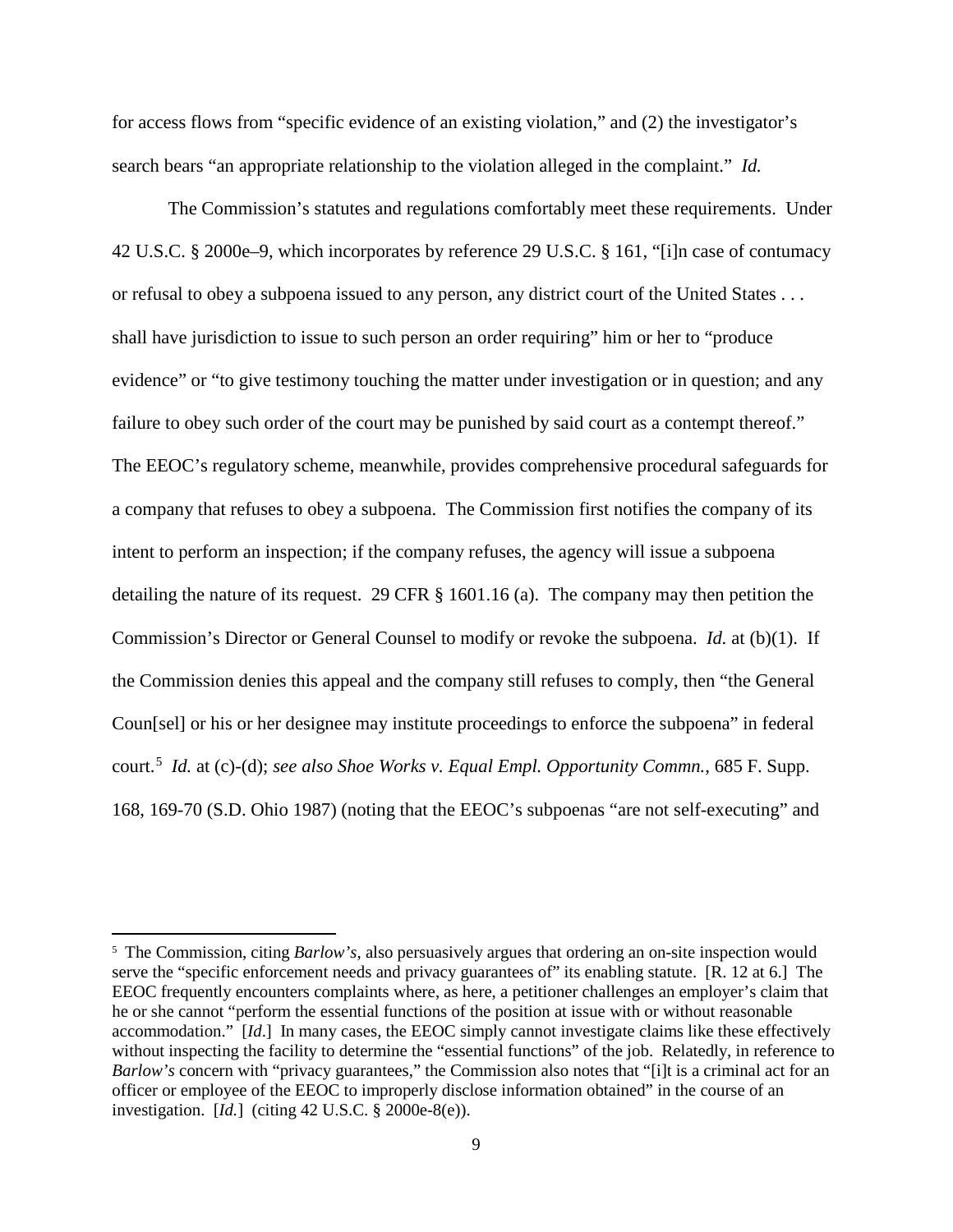"can only be enforced by a court in a proceeding in which the plaintiff can raise all of its present objections").

When the Commission seeks enforcement of a subpoena, reviewing courts must determine whether  $(1)$  the subpoena is within the agency's authority,  $(2)$  the agency has satisfied its own due process requirements, (3) compliance would be "unduly burdensome," and (4) "the information sought is relevant to the charges filed."[6](#page-9-0) *See, e.g., Equal Empl. Opportunity Commn. v. Am. & Efird Mills, Inc.,* 964 F.2d 300, 303 (4th Cir. 1992); *Equal Empl. Opportunity Commn. v. Bay Shipbuilding Corp. v. Shell Oil Co.,* 466 U.S. 54, 94 (1984); *Equal Empl. Opportunity Commn. v. Bay Shipbuilding Corp.*, 668 F.2d 304, 313 (7th Cir. 1981) (affirming district court's enforcement of EEOC's administrative subpoena where request was "relevant, specific, and not burdensome"). To summarize, the EEOC cannot enforce a subpoena without obtaining approval from a federal district court. The court, in turn, will enforce the subpoena only after determining that the inspection is within the Commission's authority, procedurally sound, relevant to the specific charges filed, and not unduly burdensome.

These requirements, coupled with the procedural steps outlined above, closely track the inquiry made under a traditional warrant procedure. Just as the warrant process requires courts to identify "specific evidence of an existing violation" and order only those inspections that bear "an appropriate relationship to the violation," the Commission's statutory and regulatory schemes permit only those inspections that are "relevant to the charges filed" and "not unduly

<span id="page-9-0"></span><sup>&</sup>lt;sup>6</sup> The Court has already addressed the question of whether on-site inspections are within the EEOC's authority, and the parties do not dispute that the Commission has satisfied its own due process requirements.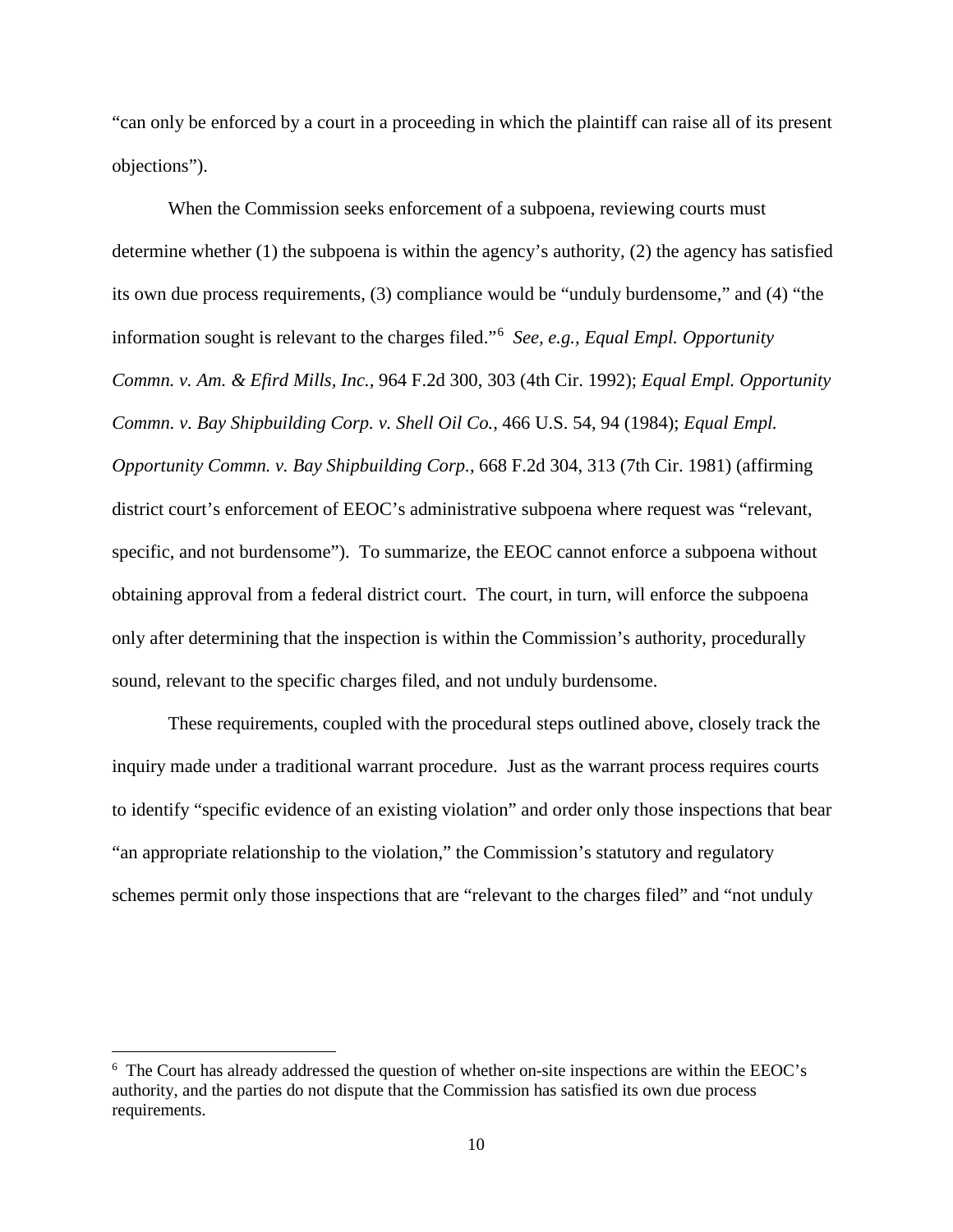burdensome." *Compare Trinity*, 16 F.3d at 1460, *to Efird Mills,* 964 F.2d at 303.[7](#page-10-0) The Court finds that these substantive and procedural components provide "safeguards roughly equivalent to those contained in traditional warrants." *Mississippi*, 638 F.2d at 907. A contrary holding would misconceive the principal concern animating the Court in *Barlow's*, which sought to invalidate a statutory scheme that "devolved almost unbridled discretion upon executive and administrative officers, particularly those in the field." *Barlow's,* 436 U.S. at 323. Here, by contrast, the Commission's investigating officers must abide by the conditions of enforcement expressly detailed below. Gallatin asks the Court to duplicate the efforts of the federal court system by embracing the fiction that the very inquiry contained in *this Order,* in the absence of a formal judicial warrant, is somehow insufficient to provide the company with the safeguards required under the Fourth Amendment. The Court will not accept that invitation. The carefully drawn parameters described below are no less rigorous than those a magistrate judge would impose under a traditional warrant procedure. Gallatin must therefore submit to an on-site investigation, subject to the conditions explained in this Order.

<u>.</u>

<span id="page-10-0"></span><sup>&</sup>lt;sup>7</sup> Gallatin apparently attempts to distinguish these standards by arguing that "[m]ere relevance is not the standard to justify an administrative warrant, reasonableness is." [R. 11 at 9.] But the test for enforcing the Commission's subpoena—which requires an inquiry into the agency's statutory authority, an examination of its compliance with due process, and a balancing of the relevance of the information sought against the burden of production—plainly carries a consideration of the reasonableness of the agency's request. Courts have consistently recognized this principle. *See, e.g., United States v. Markwood*, 48 F.3d 969, 979 (6th Cir. 1995) (finding administrative subpoenas are generally enforceable if "the information is reasonably relevant' to the agency's inquiry."); *United States. v. Gurley*, 384 F.3d 316, 321 (6th Cir. 2004) ("The validity of an administrative request for information generally turns on the reasonableness of the request."); *United States v. Morton Salt Co.,* 338 U.S. 632, 652, (1950) ("It is sufficient if the inquiry is within the authority of the agency, the demand is not too indefinite and the information sought is reasonably relevant.").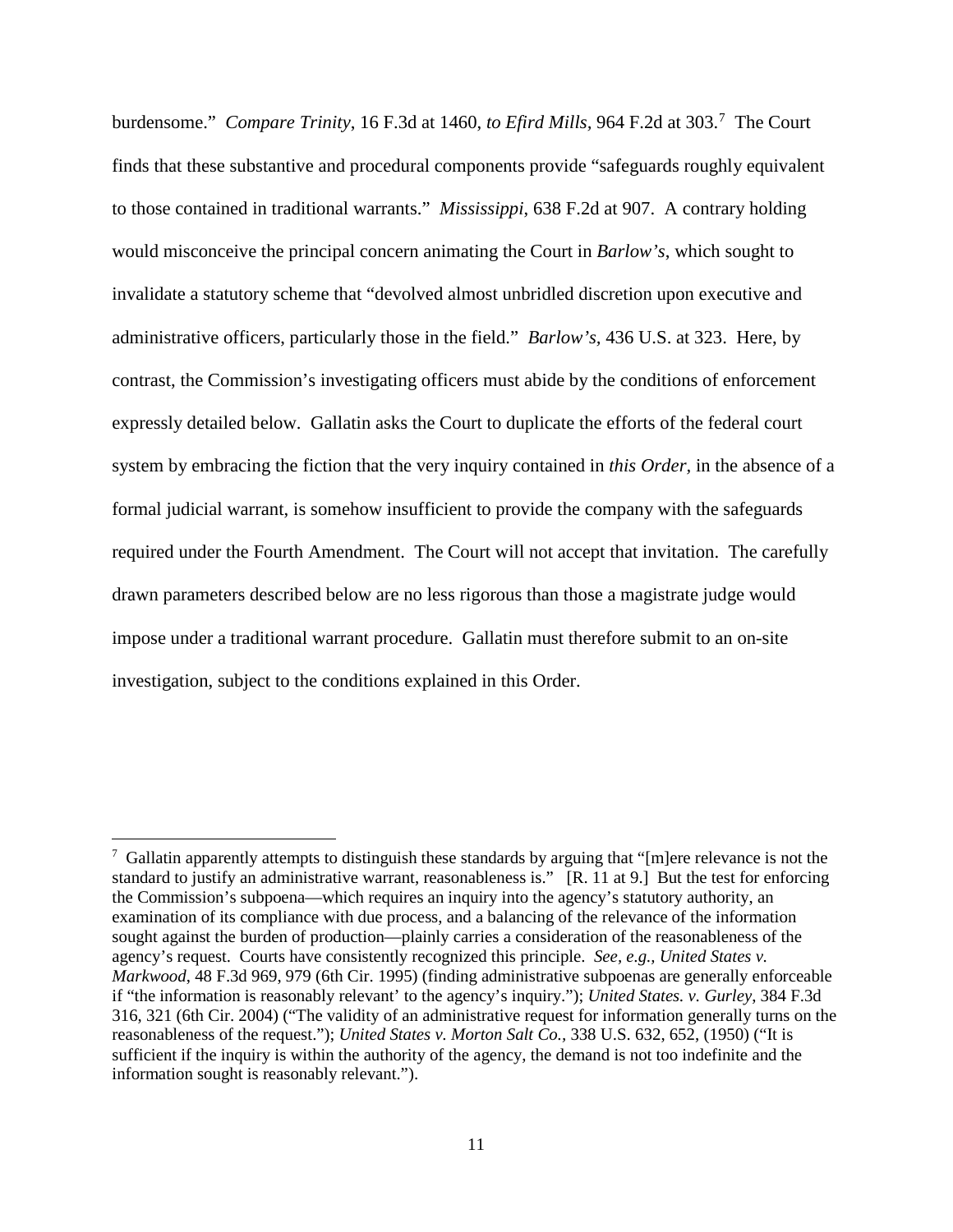Having established that a formal judicial warrant is not required here, the Court now turns to Gallatin's specific challenges to the Commission's subpoena. The company supplies five grounds for its refusal to comply. First, Gallatin maintains that, "[t]hroughout the investigation, [it] has provided the EEOC with more than sufficient information concerning the allegations related to the Hot Rolling Shift Manager position," including "all of the documentary information it has requested," an offer to supply video recordings of the facility, and an offer to provide "in-person interviews of the individuals named in [the EEOC's] subpoena" at a "convenient off-site location." [R. 8 at 2-3.] Gallatin thus argues that an on-site inspection at this stage would be "premature" because the EEOC has yet to conduct off-site interviews of "the witnesses named in the subpoena to determine if further fact-finding is even necessary for its investigation." [R. 8 at 11.]

 This argument, which appears as a constant refrain throughout Gallatin's briefing, is essentially a "take my word for it"-style defense. But as the Commission properly observes, "like any other investigative body, [the EEOC] cannot simply accept the declarations of the company." [R. 1-1 at 7.] Instead, an "appropriate investigation requires an actual review of the workplace at issue." [*Id.*] Even after conducting all off-site interviews with Gallatin's employees, the EEOC cannot reasonably resolve Bennett's claims without performing its own investigation of the position and its associated responsibilities.

 Second, Gallatin claims that an on-site inspection would be "irrelevant" to the investigation because "it will not aid in the determination of what the essential functions of the position are, given that such observation has no bearing on any of the six criteria weighed by the 6 th Circuit in assessing essential functions." [R. 8 at 5.] In *Keith v. County of Oakland*, 703

**C**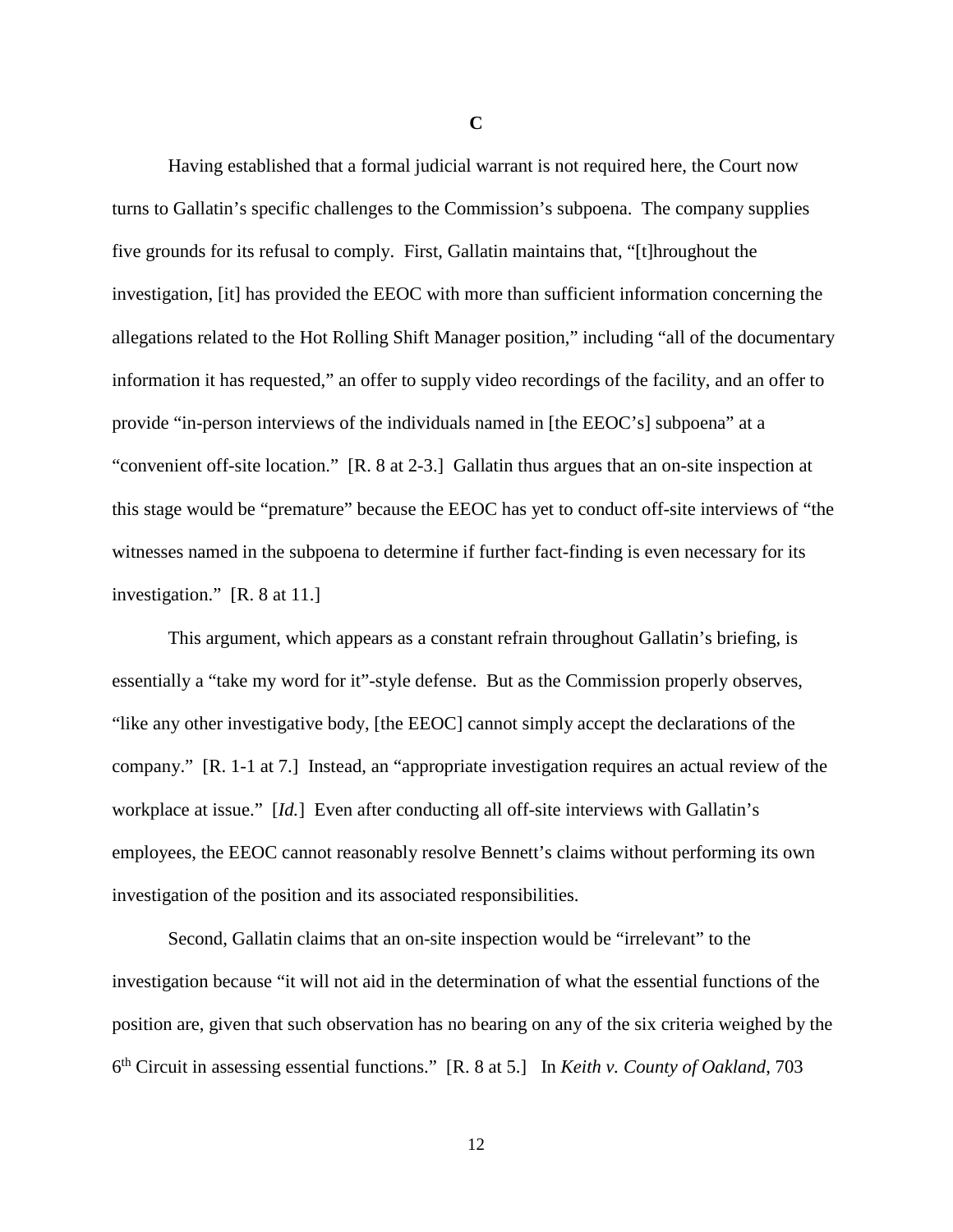F.3d 918 (6<sup>th</sup> Cir. 2013), the court held that "[f] actors to consider when determining whether a job function is essential to the position include: (1) the employer's judgment; (2) the written job description; (3) the amount of time spent performing the function; (4) the consequences of not requiring performance of the function; (5) the work experience of past incumbents of the position; and (6) the current work experience of incumbents in similar jobs." *Id.* at 925-26. The court also emphasized that "whether a job function is essential is a question of fact." *Id.* at 926. Gallatin's contention that on-site observation would have "no bearing" on these criteria is unconvincing. At the very least, an on-site visit would aid in determining (1) the amount of time spent performing the function, (2) the consequences of not requiring performance of the function, and (3) the current work experience of incumbents in similar jobs. This is especially true given Bennett's claim that a supervisor told him the job would require only "hands off" work. [R. 8 at 4.]

Third, Gallatin claims the EEOC's subpoena "is overbroad given that it does not state with any specificity what is being sought." [R. 8 at 5.] As previously stated, the EEOC's subpoena requires Gallatin to permit on-site access "to conduct witness interviews, examine the facility, and obtain/request any additional information as it pertains to the Rolling Shift Manager position." [R. 8-1 at 1.] The Court finds that the subpoena's nebulous request to "examine the facility," without any limitation to those areas of the facility that specifically relate to the job functions in dispute, is overbroad. At the same time, however, Gallatin's related claim that the subpoena should "state with . . . specificity what is being sought" is unpersuasive. Precisely because Gallatin refuses to provide on-site access—and thus continues to control the universe of information available to the Commission—the EEOC cannot state with specificity every piece of information that might be relevant to its on-site investigation. This point underscores the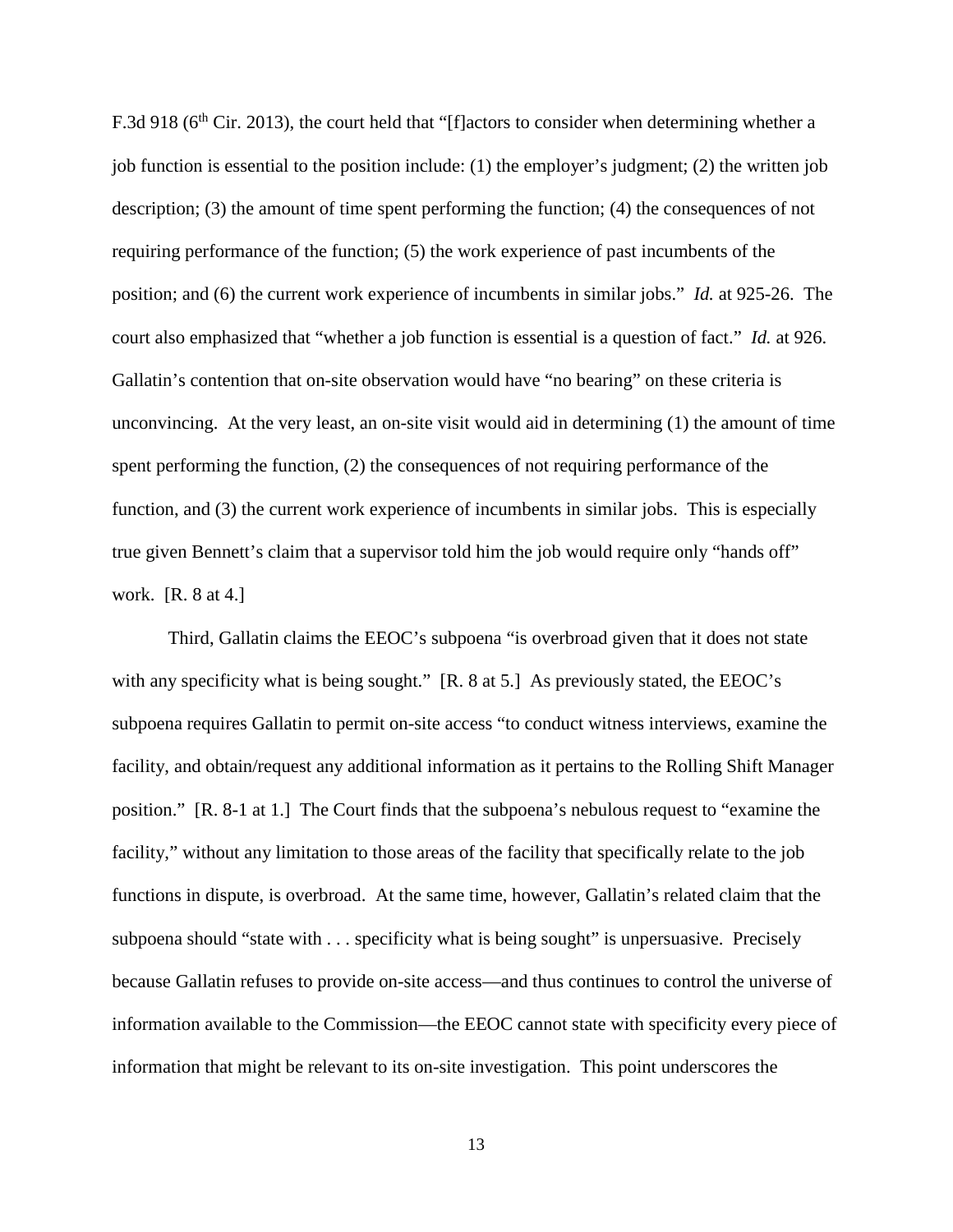overarching flaw in many of Gallatin's arguments—namely, the presumption that the information Gallatin itself chooses to provide the Commission, and nothing more, should be sufficient to resolve Bennett's claim.

 In view of these two competing considerations, the Court finds that the Commission's investigator may only inspect those areas of the facility that he or she reasonably believes to be "relevant to the charges filed." *Trinity*, 16 F.3d at 1460. Although the investigator cannot anticipate with particularity every piece of relevant information that he or she may uncover at the facility, this uncertainty does not provide the Commission with an unmitigated license to roam the property in search of relevant information. The investigator must focus his or her inquiry on those items of evidence directly relevant to the Hot Rolling Department Shift Manager position.

 Fourth, Gallatin asserts that the "amount of time necessary for the investigator to gain a reliable understanding of the essential functions of the shift manager position would be unduly burdensome and disruptive to business operations." [R. 8 at 21.] The company notes that "the job duties [of the position for which Bennett applied], which vary day-to-day to meet the needs of production, are performed over a 300,000 square foot department within Gallatin's production facility and involve the operation of several pieces of heavy machinery, including a 130 ton overhead crane." [*Id.* at 4.] At oral argument, Gallatin's counsel also stated that the company is on a "reduced schedule so they are not operating as much as they would like to because of market conditions," and thus to "have an investigator come on to the property and see the actual job functions being performed would probably require a very, very long observation period that would [take place over] the course of several hours over several days." [TR: Oral Argument at 29.]

This argument hinges on a distortion of the "undue burden" test. Rather than address the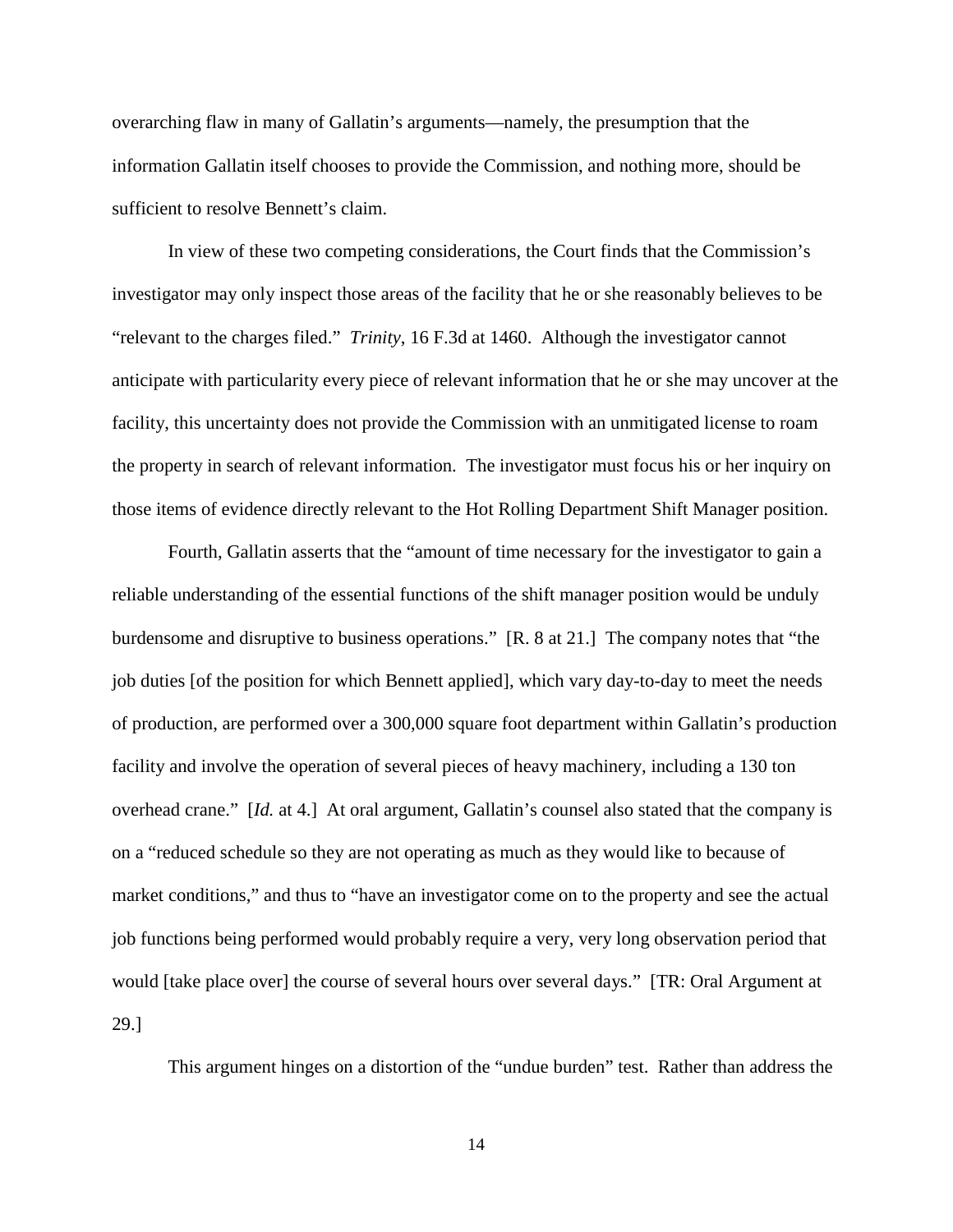burden created by the scope of the *subpoena*—which entails a rather routine request for access to the facility—Gallatin attempts to focus the Court's attention solely on the peculiarities of the position itself. But the mere fact that a job requires varied and complex tasks, or that those tasks may be performed at irregular intervals due to market conditions, cannot alone support denial of on-site access. If that were the case, many of the EEOC's powers would be arbitrarily limited to claims involving simple, rather than varied or complex, forms of employment. That cannot be the standard.

And more to the point, Gallatin does not persuasively explain how the presence of an investigator at the facility would actually impose an undue burden. Apart from alluding to the safety concerns discussed below, Gallatin's only support for this claim is that a proper investigation would require a "very long observation period that would [take place over] the course of several hours over several days." [*Id.*] But the limitation imposed in this Order which requires the Commission to limit its investigation to evidence directly related to the Hot Rolling Department Shift Manager position—will significantly reduce the amount of time necessary for the investigator to complete his or her work. The Commission also does not seek production of obscure or inaccessible material, but simply wishes to observe employees and/or inspect certain machinery lying in plain sight. The Court struggles to determine how the mere presence of an investigator at the facility—even under Gallatin's proposed worst case scenario would impose a burden sufficiently severe to warrant the Commission's wholesale exclusion from the property. *See Bowsher v. Merck & Co., Inc.*, 460 U.S. 824, 859 (1983) (finding only that, "[i]f the proposed [agency] inspection would in fact cause a high degree of interference with [the defendant's] business, a credible argument could be made that compliance would be unreasonable and unduly burdensome and that the [agency's] access should therefore be limited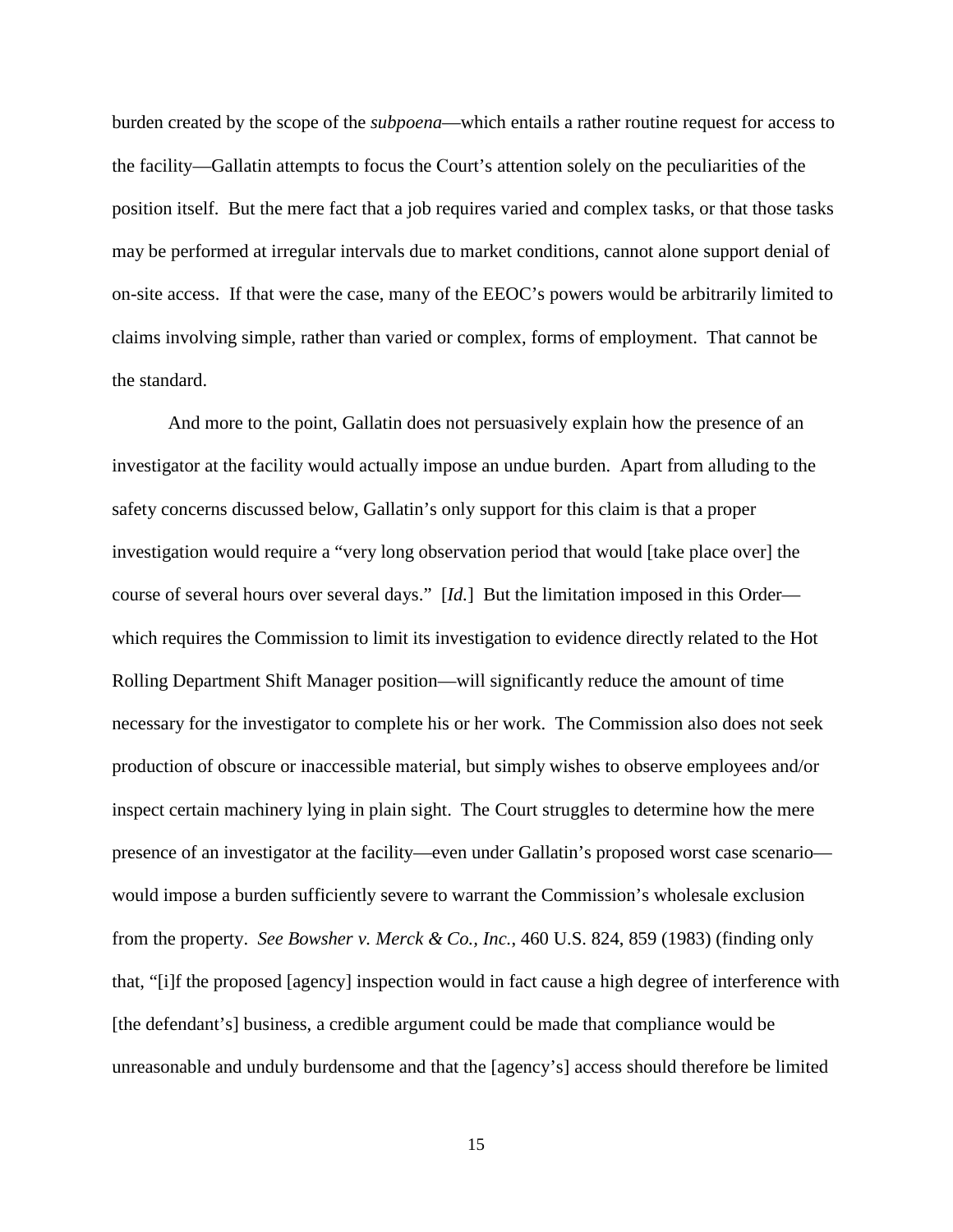in some way."); *Doe v. United States*, 253 F.3d at 268-69 (6th Cir. 2001) (rejecting party's "rather general and conclusory" claim that complying with administrative subpoena would be "unduly burdensome" and finding no "meaningful burden" sufficient to excuse party from compliance). It is likewise difficult to determine how the alternatives proposed by Gallatin including, for example, interviewing all relevant employees at an off-site location and providing video recordings of all relevant parts of the facility—would impose a substantially lesser burden than permitting on-site access.

The Court also adds that the reasonableness of the Commissions' investigation lies at the intersection of the "relevance" and "undue burden" tests. *See Doe*, 253 F.3d at 268 ("[T]his Court must weigh against the relevance of the requested material the burden that would be placed on [the party] in producing it."). If the relevance of the information sought is marginal and the burden of production is substantial, the Commission's investigator must not seek access to that information. Here, however, evidence about the nature of the Hot Rolling Department Shift Manager position—including the question of whether it requires only "hands off" work will likely prove essential to the resolution of Bennett's claim. And as explained above, the EEOC cannot fulfill its statutory obligations without independently examining the evidence relevant to Bennett's charge, irrespective of Gallatin's own characterization of the responsibilities associated with the position. Providing access to this evidence may be burdensome, but not unduly so.

Finally, Gallatin claims that permitting the EEOC to enter the facility would raise "safety concerns" related to the "inherent dangers of the work environment and industrial equipment machinery." [R. 1-1 at 10.] Gallatin does not explain, however, why these dangers—as compared, for example, to those dangers associated with virtually any work environment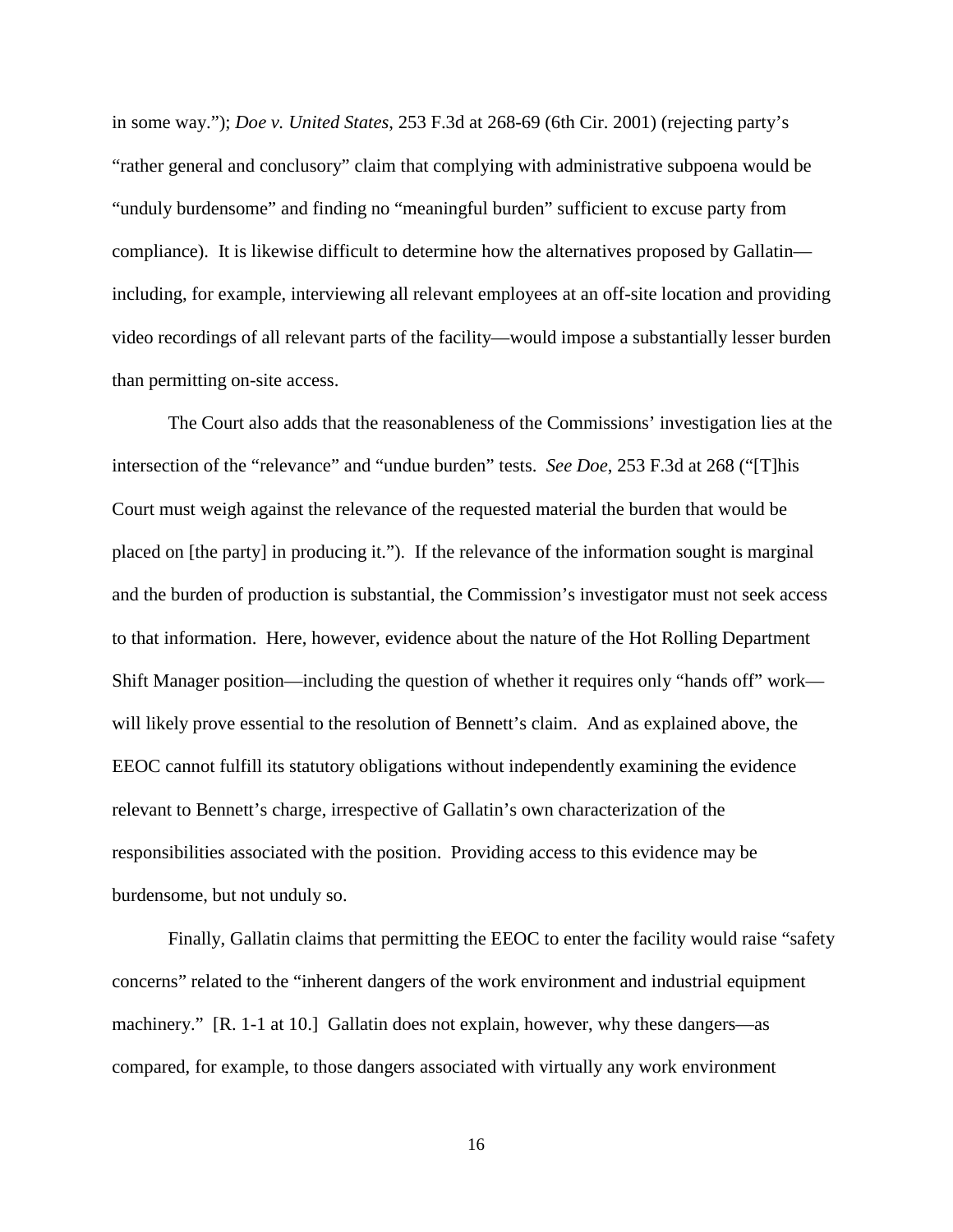involving industrial machinery—are sufficiently extraordinary to warrant the Commission's total exclusion from the premises. The Commission notes that, "[e]very working day, EEOC investigators across the nation perform on-site investigations at a multitude of differing worksites," from "coal mines to sky scraper constructions, to yes, even steel mills." [*Id.*] The EEOC is well-equipped to take reasonable precautions before inspecting facilities like this one. If the "inherent dangers of the work environment" were alone sufficient to refuse on-site inspections, a vast array of worksites that happen to include "industrial equipment machinery" would be summarily excluded from these investigations. That, too, cannot be the standard.

### **III**

 For the reasons explained above, the Court finds that this Order provides all the protections guaranteed to the Defendant under the Fourth Amendment. The Court also concludes, however, that the Commission's existing subpoena is overbroad insofar as it requests general permission to "examine the facility." [R. 8-1 at 1.] Accordingly, and being otherwise sufficiently advised, the Court **HEREBY ORDERS** as follows:

(1) Defendant Nucor Steel Gallatin, Inc. **SHALL PERMIT** an investigator of the Equal Employment Opportunity Commission to perform an on-site inspection of Gallatin's business premises; and

(2) The investigator **SHALL LIMIT** his or her inspection to evidence directly related to the Hot Rolling Department Shift Manager position and its associated responsibilities. The investigator may not generally or indiscriminately search the facility for evidence relevant to Bennett's claims, and must only inspect those areas that he or she reasonably believes will provide evidence relevant to the position.